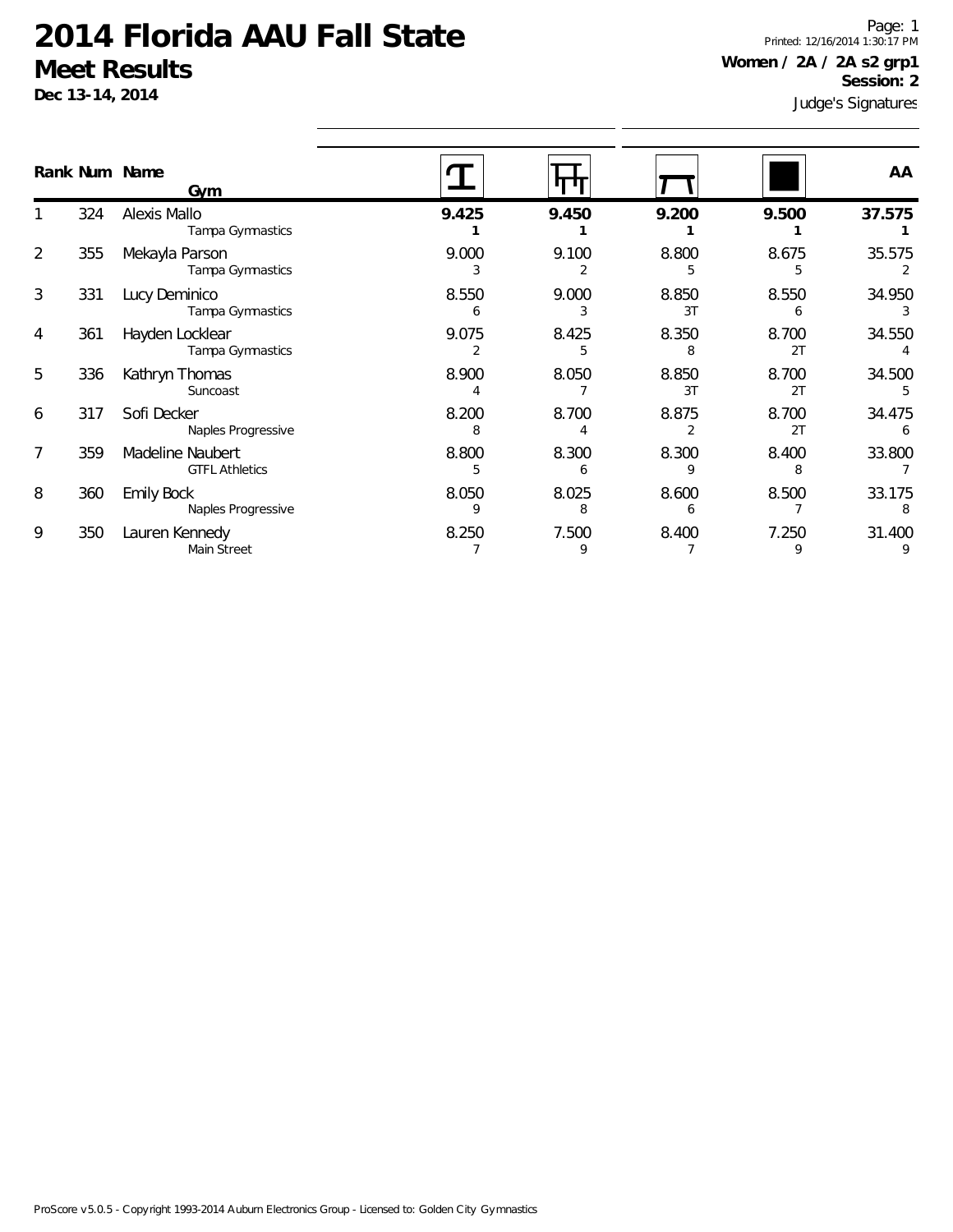**Dec 13-14, 2014**

Judge's Signatures Page: 1 Printed: 12/16/2014 1:30:27 PM **Women / 2A / 2A s2 grp2 Session: 2**

|   |     | Rank Num Name<br>Gym                        |             |            |             |            | AA          |
|---|-----|---------------------------------------------|-------------|------------|-------------|------------|-------------|
|   | 332 | Abigail Watson<br>Tampa Gymnastics          | 9.000       | 9.075      | 8.900       | 8.800      | 35.775      |
| 2 | 337 | Laura-Grace Braswell<br>Gymnastics Etc - FL | 8.900       | 8.725      | 8.850       | 9.075      | 35.550      |
| 3 | 323 | Taylor Gabbard<br>Suncoast                  | 8.750<br>3T | 8.525      | 9.025       | 8.600      | 34.900      |
| 4 | 326 | <b>Brooklyn Sebring</b><br>Suncoast         | 8.375       | 9.000      | 8.700<br>6T | 8.650      | 34.725      |
| 5 | 356 | Colleen Katich<br>Florida Flips             | 8.250<br>q  | 8.275      | 8.750       | 8.500      | 33.775      |
| 6 | 321 | Emily O'Neal<br>Horizon                     | 8.400<br>6  | 8.300<br>b | 8.700<br>6T | 8.300<br>8 | 33.700      |
| 7 | 319 | Cordelia Willis<br><b>Gold Medal</b>        | 8.750<br>3T | 8.100      | 8.200       | 8.550      | 33.600      |
| 8 | 358 | Cassidy O'Neal<br>Florida School            | 8.550<br>5  | 8.450<br>5 | 7.950<br>9  | 8.200<br>q | 33.150<br>8 |
| 9 | 341 | Makenzi Wyas<br>Horizon                     | 8.300<br>8  | 6.650<br>9 | 8.800       | 8.450      | 32.200      |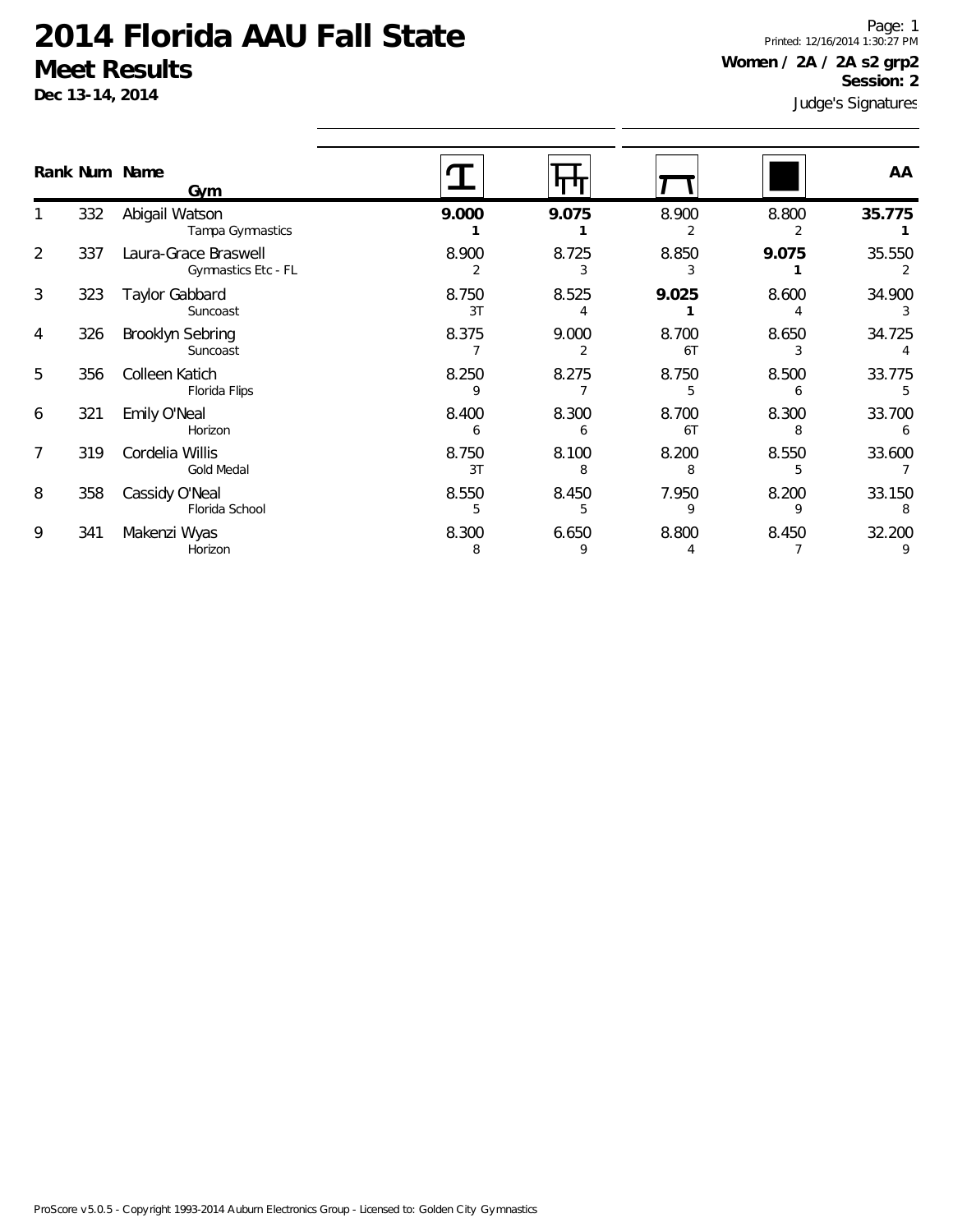**Dec 13-14, 2014**

Judge's Signatures Page: 1 Printed: 12/16/2014 1:30:36 PM **Women / 2A / 2A s2 grp3 Session: 2**

|                | Rank Num Name | Gym                                       |             |             |             |             | AA                       |
|----------------|---------------|-------------------------------------------|-------------|-------------|-------------|-------------|--------------------------|
|                | 348           | Haven Osler<br>Top Flight BobSierra       | 9.000       | 9.000       | 8.900<br>2T | 9.075       | 35.975                   |
| $\overline{2}$ | 320           | Aileen Castillo<br><b>Aerial Stars</b>    | 8.450<br>8T | 8.950<br>2T | 9.200       | 8.825<br>3  | 35.425                   |
| 3              | 330           | Josie Sanders<br>Fit Club                 | 8.700<br>3T | 8.950<br>2T | 8.550<br>8  | 9.000       | 35.200<br>3              |
| 4              | 344           | Sophia Riggs<br>Horizon                   | 8.700<br>3T | 8.900<br>4  | 8.825<br>4  | 8.450<br>9  | 34.875<br>$\overline{4}$ |
| 5              | 315           | Kaleigh States<br><b>TNT Jacksonville</b> | 8.900<br>2  | 8.000<br>8  | 8.900<br>2T | 8.800<br>4  | 34.600<br>5              |
| 6              | 362           | Ariel Sosa<br>Dinamo Brown's              | 8.700<br>3T | 8.300       | 8.800<br>5  | 8.700<br>5T | 34.500<br>6              |
| 7              | 349           | Victoria Johnson<br>Citrus Gymnastics     | 8.500<br>6T | 8.350<br>6  | 8.625<br>6T | 8.600<br>7T | 34.075                   |
| 8              | 318           | Deyana Stokes<br><b>Gold Medal</b>        | 8.200<br>11 | 8.625<br>5  | 8.375<br>9T | 8.150<br>10 | 33.350<br>8              |
| 9              | 354           | Hanna Kihei<br>Florida School             | 8.450<br>8T | 7.300<br>11 | 8.375<br>9T | 8.700<br>5T | 32.825<br>9              |
| 10             | 343           | Zeta Zachman<br>Main Street               | 8.500<br>6T | 7.900<br>9  | 8.625<br>6T | 7.700<br>11 | 32.725<br>10             |
| 11             | 338           | <b>Brooke Shipley</b><br>East Pasco       | 8.350<br>10 | 7.875<br>10 | 7.200<br>11 | 8.600<br>7T | 32.025<br>11             |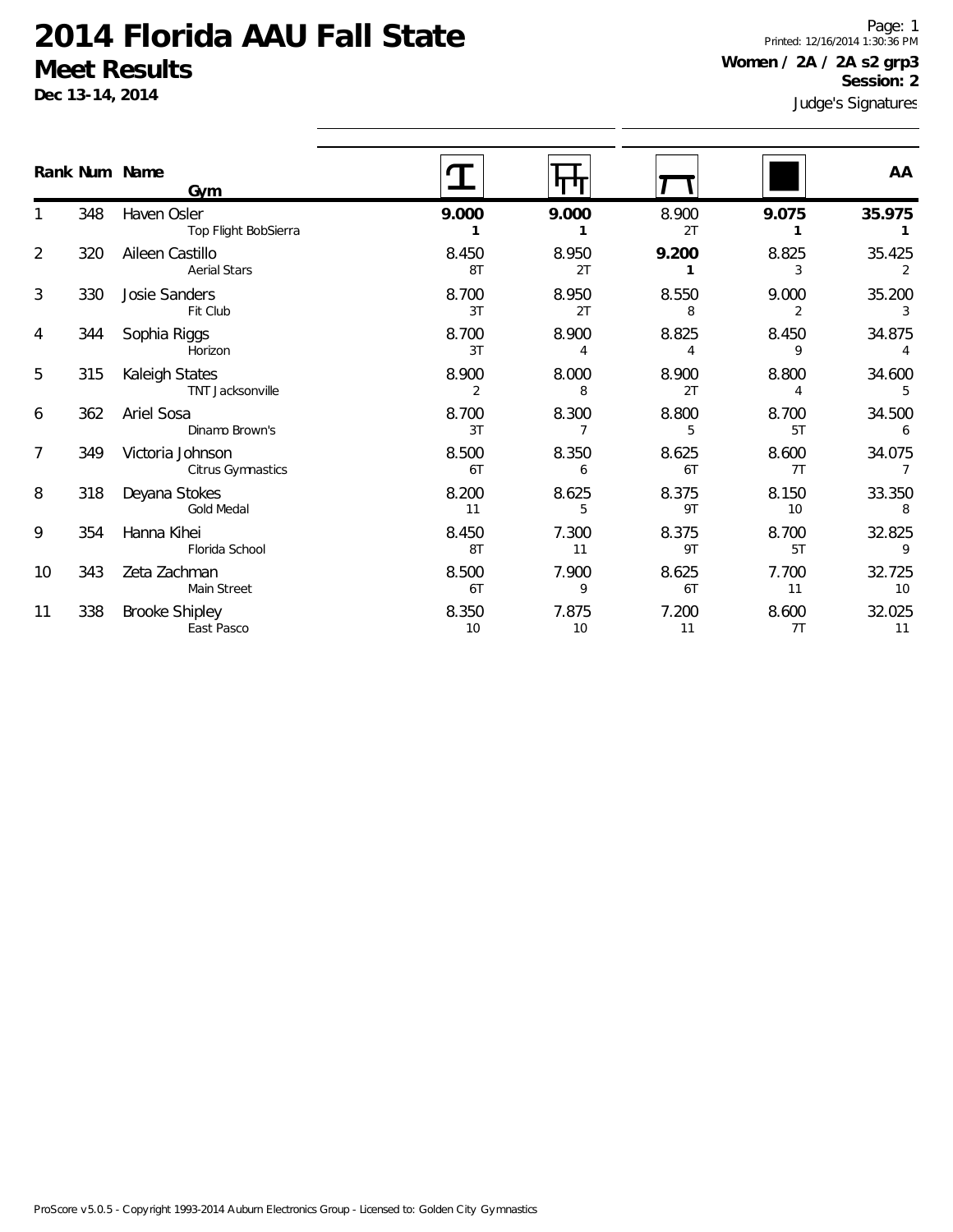**Dec 13-14, 2014**

Judge's Signatures Page: 1 Printed: 12/16/2014 1:30:45 PM **Women / 2A / 2A s2 grp4 Session: 2**

|                | Rank Num Name | Gym                                   |                         |             |             |             | AA           |
|----------------|---------------|---------------------------------------|-------------------------|-------------|-------------|-------------|--------------|
|                | 316           | Hannah Heck<br>Suncoast               | 8.700<br>6              | 8.925<br>2  | 8.850<br>3T | 9.050<br>2  | 35.525       |
| $\overline{2}$ | 342           | Alexandra Flinchum<br>Fit Club        | 9.350                   | 8.400<br>5T | 9.100<br>2  | 8.450       | 35.300<br>2  |
| 3T             | 333           | Izzy Kennedy<br><b>GTFL Athletics</b> | 9.150<br>$\overline{2}$ | 9.300       | 8.850<br>3T | 7.500<br>10 | 34.800<br>3T |
| 3T             | 334           | Lily Butterwood<br>Suncoast           | 8.450<br>10             | 8.700<br>3  | 9.150       | 8.500<br>6  | 34.800<br>3T |
| 5              | 327           | Kate Oliver<br>TNT Jacksonville       | 9.100<br>3              | 8.475       | 8.550       | 8.600       | 34.725<br>5  |
| 6              | 351           | Vijjearta Long<br>Citrus Gymnastics   | 8.950<br>$\overline{4}$ | 8.000<br>9T | 8.350       | 9.075       | 34.375<br>6  |
| 7              | 340           | Alancia Cox<br>Acrofit                | 8.500<br>9              | 8.350<br>8  | 8.300<br>8  | 8.300<br>8  | 33.450       |
| 8              | 347           | Allison Wilson<br>Citrus Gymnastics   | 8.200<br>11             | 8.000<br>9T | 8.525<br>6  | 8.650       | 33.375<br>8  |
| 9              | 322           | Kayla Getty<br>Suncoast               | 8.600<br>7T             | 8.375       | 8.150<br>10 | 7.950<br>9  | 33.075<br>9  |
| 10             | 328           | Victoria Kishoijian<br>Acrofit        | 8.850<br>5              | 7.250<br>11 | 8.025<br>11 | 8.700       | 32.825<br>10 |
| 11             | 325           | Kylie Matney<br><b>GTFL Athletics</b> | 8.600<br>7T             | 8.400<br>5T | 8.250<br>9  | 7.300<br>11 | 32.550<br>11 |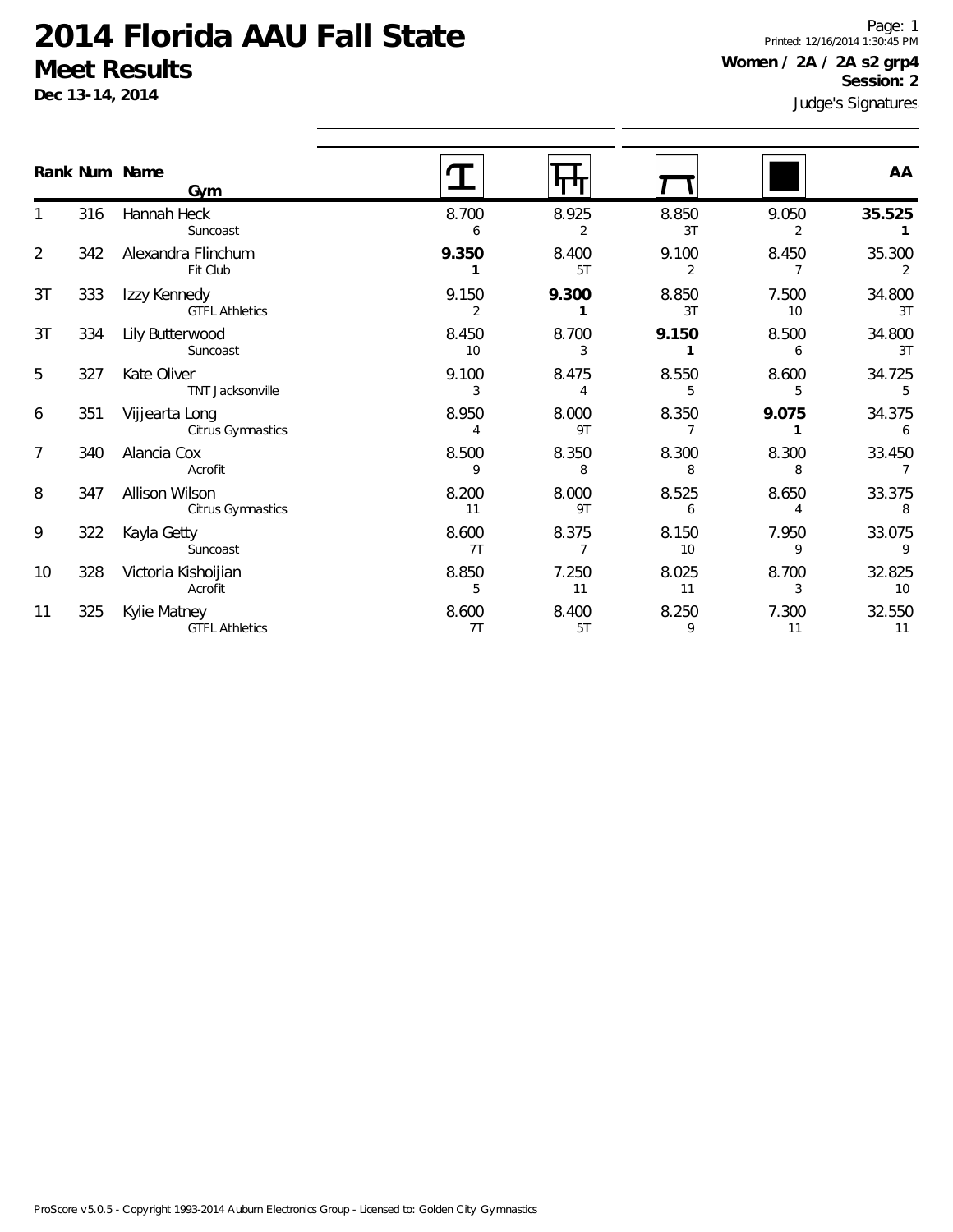**Dec 13-14, 2014**

Judge's Signatures Page: 1 Printed: 12/16/2014 1:31:11 PM **Women / 2N / 2N s2 all Session: 2**

|   |     | Rank Num Name<br>Gym                  |       |            |       |       | AA     |
|---|-----|---------------------------------------|-------|------------|-------|-------|--------|
|   | 366 | Sydney Davis<br>Florida Flips         | 8.900 | 8.600      | 9.000 | 8.800 | 35.300 |
| 2 | 365 | Kylie Bates<br><b>GTFL Athletics</b>  | 8.100 | 8.825      | 8.525 | 8.400 | 33.850 |
| 3 | 363 | Hayley Meyer<br><b>GTFL Athletics</b> | 8.750 | 8.275      | 8.400 | 8.200 | 33.625 |
| 4 | 368 | Olivia Buxton<br>Florida Flips        | 8.650 | 7.225<br>5 | 8.850 | 8.800 | 33.525 |
| 5 | 364 | Alyssa Williams<br>Florida School     | 8.425 | 7.750      | 8.650 | 7.800 | 32.625 |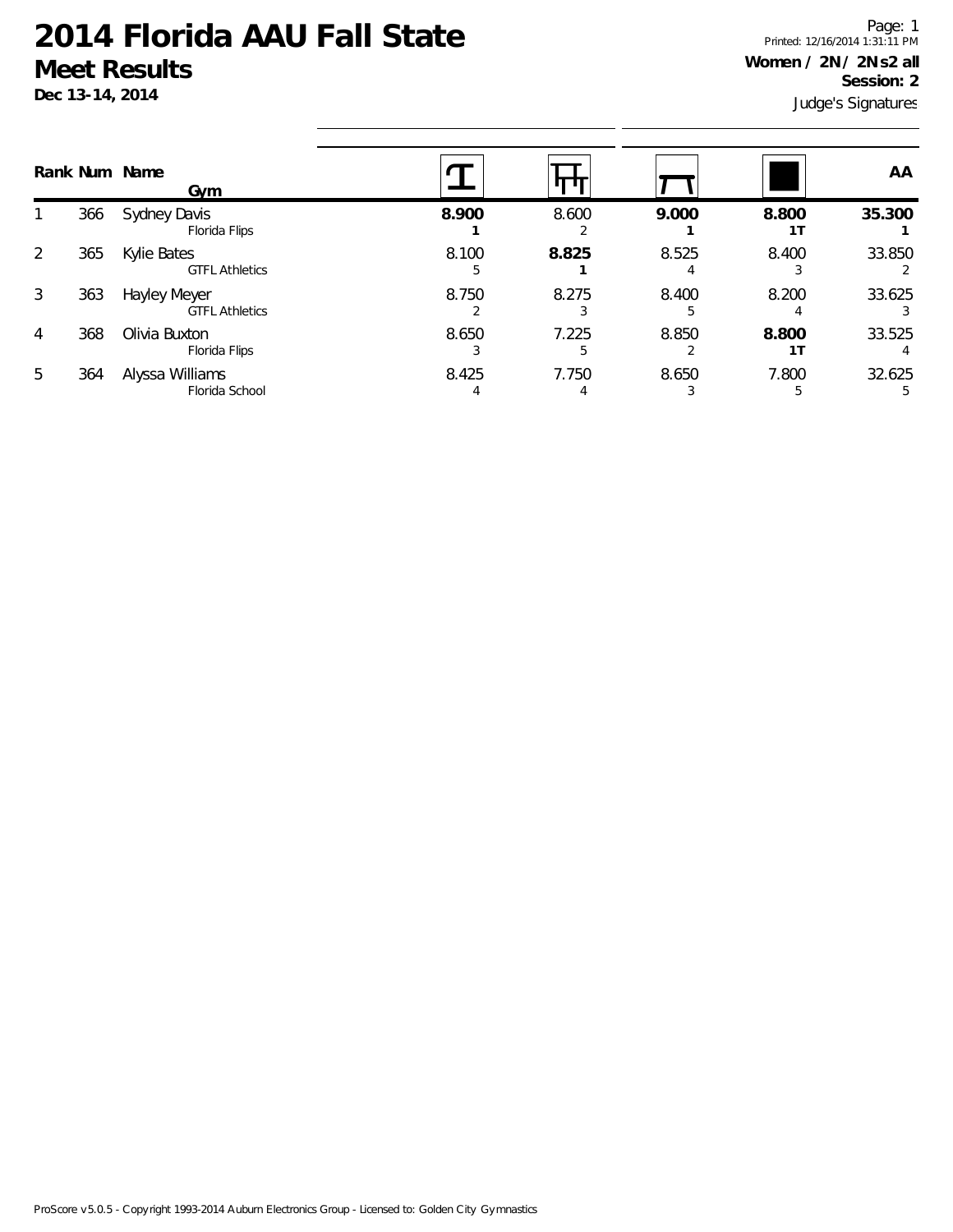**Dec 13-14, 2014**

Judge's Signatures Page: 1 Printed: 12/16/2014 1:31:30 PM **Women / 2O / 2O s2 grp1 Session: 2**

|                |     | Rank Num Name<br>Gym                 |             |             |             |             | AA           |
|----------------|-----|--------------------------------------|-------------|-------------|-------------|-------------|--------------|
|                | 256 | Katie Huynh<br>Naples Progressive    | 9.325<br>2T | 9.175<br>2  | 9.150<br>2T | 9.075       | 36.725       |
| $\overline{2}$ | 246 | Kendal Gore<br>Tampa Gymnastics      | 9.300<br>4T | 9.325       | 9.150<br>2T | 8.900<br>8T | 36.675<br>2  |
| 3              | 271 | Mia Viera<br>Southern Starz          | 9.350       | 9.075       | 9.125<br>5  | 9.000<br>5T | 36.550<br>3  |
| 4              | 266 | Amberlynn Spriggs<br>East Pasco      | 9.325<br>2T | 8.575<br>9  | 9.150<br>2T | 9.400       | 36.450       |
| 5              | 268 | Lexy Santiago<br><b>Aerial Stars</b> | 8.900<br>9  | 8.950<br>5  | 9.375       | 9.200       | 36.425<br>5  |
| 6              | 295 | Alexandria DeJesus<br>Southern Starz | 9.300<br>4T | 8.875<br>6  | 9.000<br>7T | 8.900<br>8T | 36.075<br>6  |
| 7              | 267 | Ashleigh Berry<br>Suncoast           | 9.000<br>8  | 8.825       | 9.000<br>7T | 8.925       | 35.750       |
| 8              | 279 | Rylee Roads<br>Acrofit               | 8.700<br>10 | 9.150<br>3  | 8.750<br>11 | 9.000<br>5T | 35.600<br>8  |
| 9              | 313 | Gia Molloy<br>Southern Starz         | 9.300<br>4T | 8.775<br>8  | 8.900<br>10 | 8.600<br>10 | 35.575<br>9  |
| 10             | 287 | Ainsley Kurrack<br>Suncoast          | 8.300<br>11 | 8.525<br>10 | 8.925<br>9  | 9.350<br>2  | 35.100<br>10 |
| 11             | 262 | Selina Zdrojowy<br>Horizon           | 9.100       | 8.300<br>11 | 9.050<br>6  | 8.500<br>11 | 34.950<br>11 |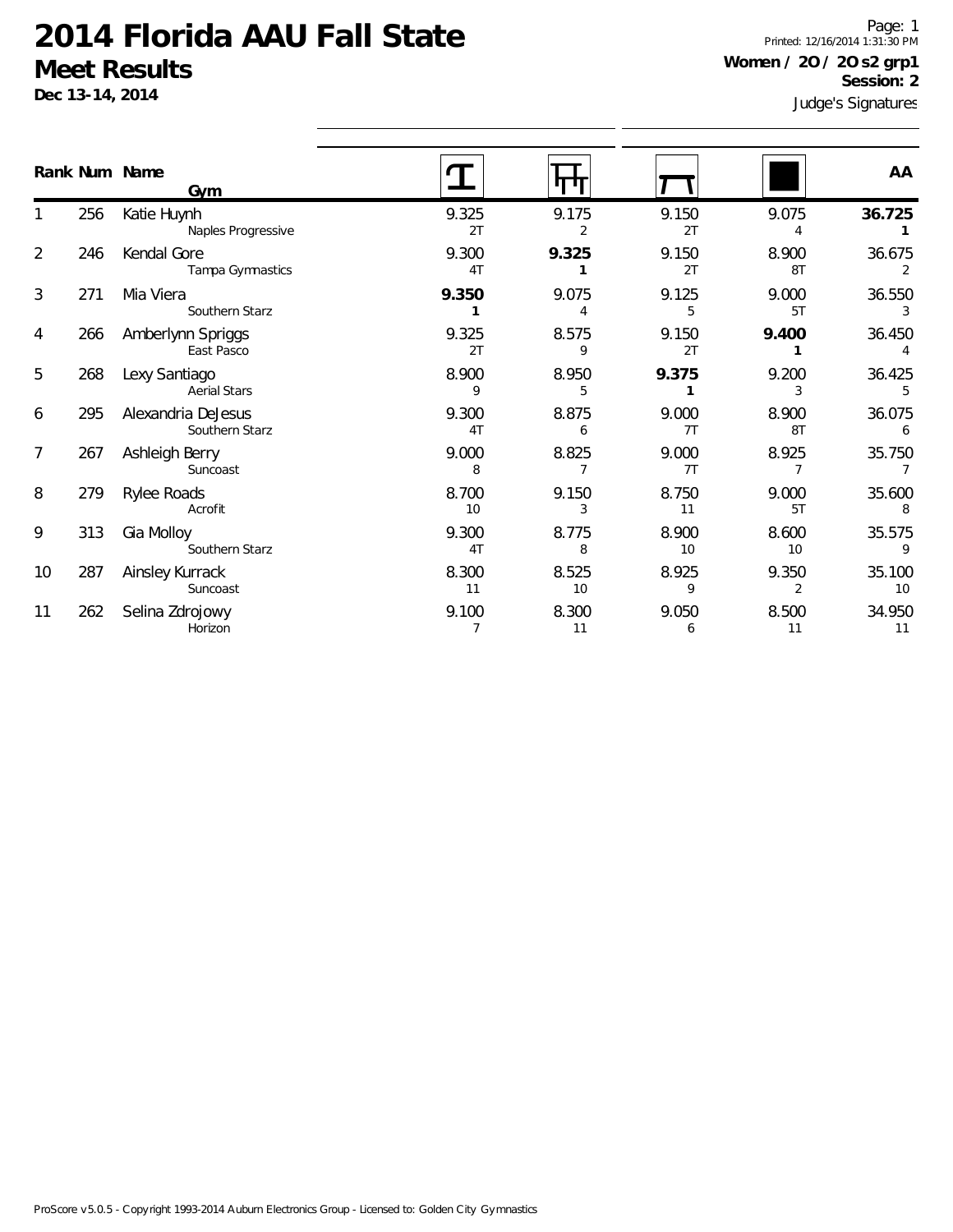**Dec 13-14, 2014**

Judge's Signatures Page: 1 Printed: 12/16/2014 1:31:38 PM **Women / 2O / 2O s2 grp2 Session: 2**

|                |     | Rank Num Name<br>Gym                    |                         |             |             |                         | AA                       |
|----------------|-----|-----------------------------------------|-------------------------|-------------|-------------|-------------------------|--------------------------|
|                | 290 | Leah Parker<br>Gymnastics Etc - FL      | 9.425                   | 9.050       | 8.850<br>5T | 8.900<br>5              | 36.225                   |
| $\overline{2}$ | 304 | Kayla Strocchio<br>Tampa Gymnastics     | 8.600<br>8              | 8.825       | 9.300       | 9.200<br>$\overline{2}$ | 35.925<br>$\overline{2}$ |
| $\mathfrak{Z}$ | 257 | Lola Poe<br>Golden City                 | 9.200<br>3              | 8.875<br>6  | 8.725<br>9  | 9.000                   | 35.800                   |
| 4              | 273 | Mackenzie Sturges<br>Horizon            | 9.050<br>5              | 9.425       | 8.800       | 8.450<br>9              | 35.725                   |
| 5              | 265 | Cecilia Sanders<br>Acrofit              | 8.800                   | 9.200<br>2  | 8.950       | 8.750                   | 35.700<br>5              |
| 6              | 238 | Ryleigh Butz<br>Golden City             | 9.150                   | 8.225<br>11 | 8.850<br>5T | 9.275                   | 35.500<br>6              |
| $\overline{7}$ | 302 | Abigail Fleischmann<br>Tampa Gymnastics | 8.400<br><b>10T</b>     | 8.675<br>10 | 9.200       | 9.100<br>3              | 35.375                   |
| 8              | 247 | Adriana Hinds<br>Horizon                | 9.325<br>$\overline{2}$ | 9.075<br>3  | 8.675<br>10 | 8.250<br>11             | 35.325<br>8              |
| 9              | 314 | Skye Gagne<br>East Pasco                | 8.900<br>6              | 8.750<br>9  | 8.450<br>11 | 8.850<br>6              | 34.950<br>9              |
| 10             | 292 | Kailyn Lynch<br>Suncoast                | 8.400<br>10T            | 8.900<br>5  | 9.050<br>3  | 8.500<br>8              | 34.850<br>10             |
| 11             | 293 | Marissa Patterson<br><b>Gold Medal</b>  | 8.450<br>9              | 8.800<br>8  | 8.825       | 8.350<br>10             | 34.425<br>11             |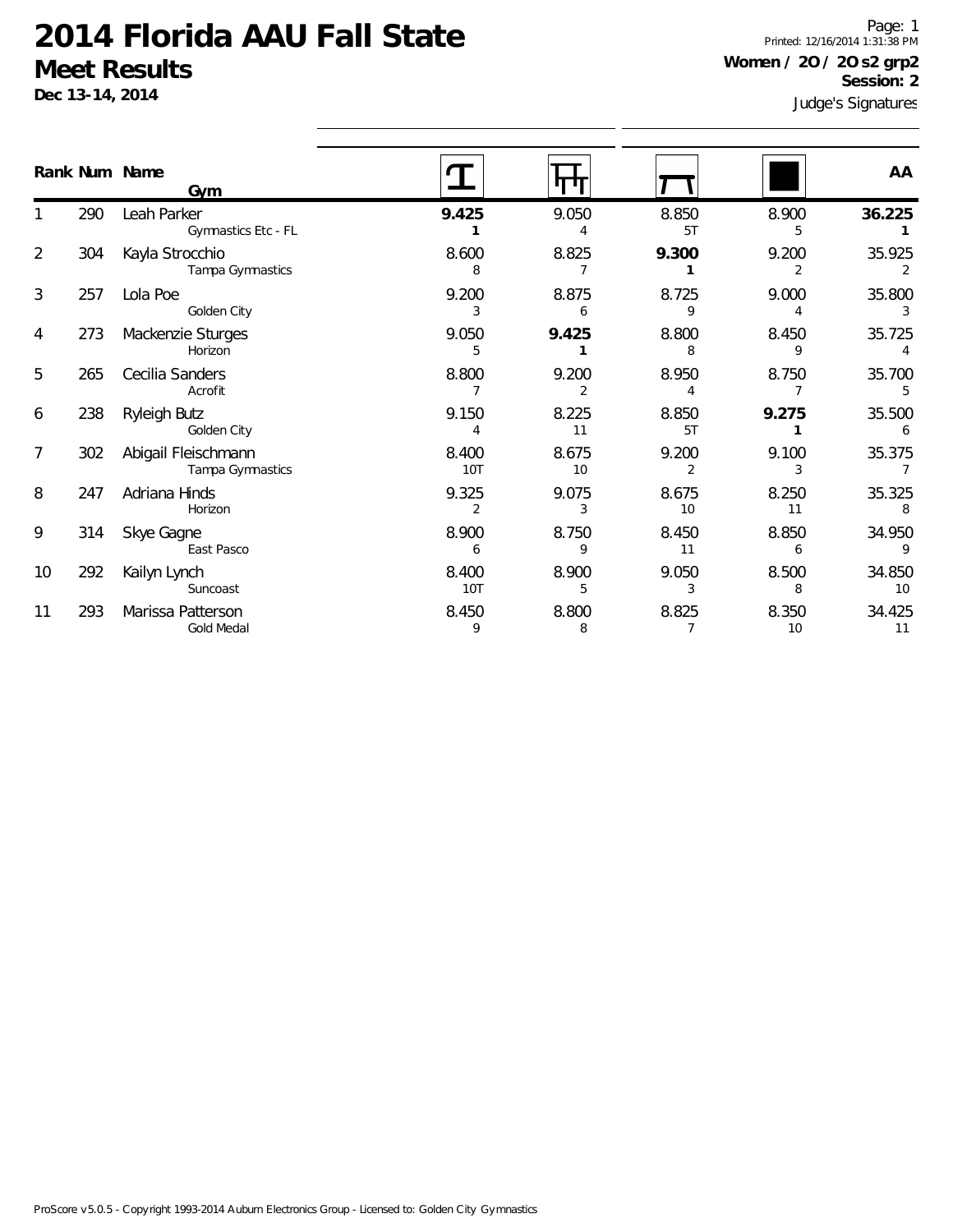**Dec 13-14, 2014**

Judge's Signatures Page: 1 Printed: 12/16/2014 1:31:46 PM **Women / 2O / 2O s2 grp3 Session: 2**

|                |     | Rank Num Name<br>Gym                     |                         |             |             |                         | AA                       |
|----------------|-----|------------------------------------------|-------------------------|-------------|-------------|-------------------------|--------------------------|
|                | 244 | Olivia Hubbard<br>Suncoast               | 8.850<br>7              | 9.175<br>2  | 9.400<br>1  | 9.200<br>1              | 36.625<br>$\overline{1}$ |
| $\overline{2}$ | 241 | Abigail Anyiam<br>Fit Club               | 9.500                   | 8.775<br>8  | 9.175<br>3  | 8.850<br>6              | 36.300<br>2              |
| 3              | 236 | Grace Rodda<br>Gymnastics Etc - FL       | 9.150<br>4              | 9.125<br>3T | 9.000<br>5T | 9.000<br>3T             | 36.275<br>3              |
| 4              | 239 | Clara Dalhoff<br>Suncoast                | 8.750<br>11             | 9.125<br>3T | 9.250<br>2  | 9.100<br>2              | 36.225                   |
| 5              | 277 | Sophia Green<br>Horizon                  | 9.350<br>$\overline{2}$ | 9.250<br>1  | 8.950<br>7  | 8.550<br>$\overline{7}$ | 36.100<br>5              |
| 6              | 296 | Hailie McDaniel<br><b>GTFL Athletics</b> | 9.100<br>5              | 8.900<br>7  | 8.750<br>9T | 8.450<br>9T             | 35.200<br>6              |
| $\overline{7}$ | 298 | Jayla Miller<br>Suncoast                 | 8.800<br>8T             | 9.000<br>5  | 8.300<br>12 | 9.000<br>3T             | 35.100<br>$\overline{7}$ |
| 8              | 305 | Nevaeh Catalano<br>Southern Starz        | 8.800<br>8T             | 8.950<br>6  | 8.750<br>9T | 8.500<br>8              | 35.000<br>8              |
| 9              | 283 | Kayla Miller<br>Horizon                  | 8.800<br>8T             | 8.750<br>9  | 8.900<br>8  | 8.400<br>11             | 34.850<br>9              |
| 10             | 281 | Ava Byrd<br>Suncoast                     | 8.900<br>6              | 8.175<br>10 | 8.675<br>11 | 9.000<br>3T             | 34.750<br>10             |
| 11             | 253 | Alexis Lohr<br>Horizon                   | 9.250<br>3              | 8.050<br>12 | 9.000<br>5T | 8.325<br>12             | 34.625<br>11             |
| 12             | 306 | Audrey Perry<br><b>TNT Jacksonville</b>  | 8.550<br>12             | 8.100<br>11 | 9.100<br>4  | 8.450<br>9T             | 34.200<br>12             |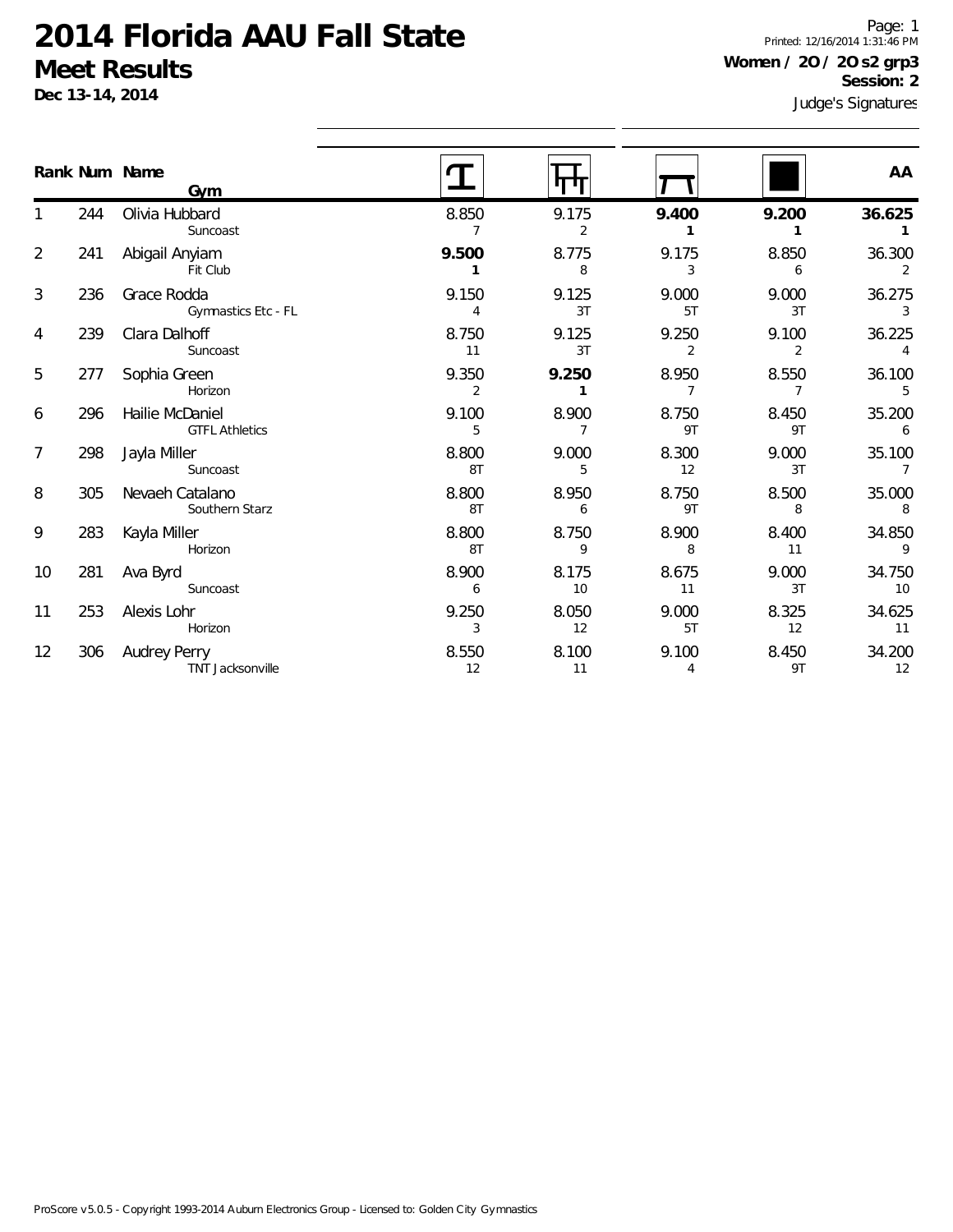**Dec 13-14, 2014**

Judge's Signatures Page: 1 Printed: 12/16/2014 1:32:55 PM **Women / 2O / 2O s3 grp1 Session: 3**

|                |     | Rank Num Name<br>Gym                   |             |             |             |             | AA           |
|----------------|-----|----------------------------------------|-------------|-------------|-------------|-------------|--------------|
|                | 259 | Madelyn Coffman<br>Fit Club            | 9.225       | 9.250<br>1T | 9.175<br>1T | 9.100       | 36.750       |
| $\overline{2}$ | 289 | Gabriella Fiorillo<br>Florida Flips    | 9.400       | 8.825       | 9.175<br>1T | 8.550<br>10 | 35.950       |
| 3T             | 294 | Angelina DeRosa<br>Naples Progressive  | 9.300       | 8.950<br>5  | 8.950<br>6  | 8.700<br>8  | 35.900<br>3T |
| 3T             | 282 | Jamy Bonczek<br><b>Gold Medal</b>      | 9.000<br>5T | 8.900<br>6  | 8.925       | 9.075<br>3  | 35.900<br>3T |
| 5              | 300 | Mckenzie Pritchard<br>TNT Jacksonville | 8.800<br>8  | 9.175       | 8.600<br>9  | 9.300       | 35.875       |
| 6              | 263 | Melanie Wiener<br>Gymnastics Etc - FL  | 9.275<br>3  | 9.125       | 8.350<br>10 | 8.900<br>5  | 35.650<br>6  |
| 7              | 260 | Jade Wheeler<br>Naples Progressive     | 8.425<br>10 | 9.250<br>1T | 9.075       | 8.850<br>6  | 35.600       |
| 8              | 311 | Abby Beiner<br>Horizon                 | 9.000<br>5T | 8.525<br>9  | 9.100       | 8.750       | 35.375       |
| 9              | 285 | Mia Cicinelli<br>Naples Progressive    | 8.950       | 8.125<br>10 | 9.050       | 9.050       | 35.175<br>9  |
| 10             | 303 | Kamryn Matney<br><b>GTFL Athletics</b> | 8.600<br>9  | 8.625<br>8  | 8.650<br>8  | 8.600<br>9  | 34.475<br>10 |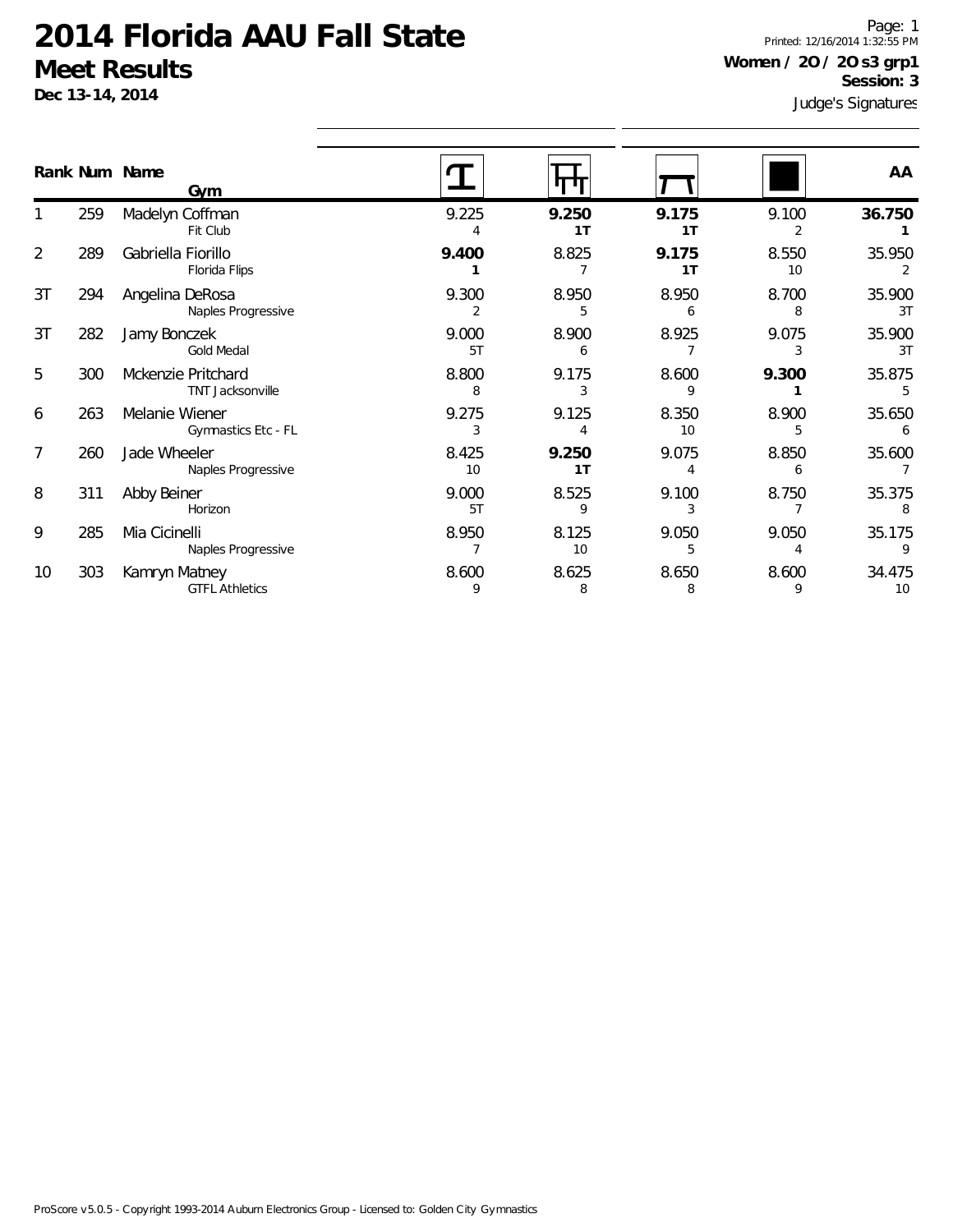**Dec 13-14, 2014**

Judge's Signatures Page: 1 Printed: 12/16/2014 1:33:04 PM **Women / 2O / 2O s3 grp2 Session: 3**

|                |     | Rank Num Name                                 |             |             |             |                         | AA           |
|----------------|-----|-----------------------------------------------|-------------|-------------|-------------|-------------------------|--------------|
|                |     | Gym                                           |             |             |             |                         |              |
|                | 254 | Sydney Gainforth<br><b>Aerial Stars</b>       | 9.775       | 9.650<br>2  | 9.425       | 9.325                   | 38.175       |
| $\overline{2}$ | 255 | Veda Bullock<br>Gymnastics Etc - FL           | 9.100<br>3T | 9.675       | 9.250<br>4  | 9.050<br>5T             | 37.075<br>2  |
| 3              | 240 | Alyssa Gerbasio<br>Suncoast                   | 9.100<br>3T | 9.400<br>3  | 9.300<br>3  | 9.225<br>$\overline{2}$ | 37.025<br>3  |
| 4              | 248 | <b>Madison Rozelle</b><br>Gymnastics Etc - FL | 8.750<br>9T | 9.300<br>4  | 9.150<br>6  | 9.050<br>5T             | 36.250<br>4  |
| 5              | 237 | Juna Langgedyk<br>Acrofit                     | 9.350<br>2  | 9.075<br>5  | 8.900<br>10 | 8.775<br>8              | 36.100<br>5  |
| 6T             | 264 | Katie Lutz<br>Suncoast                        | 8.775<br>8  | 8.800       | 9.325<br>2  | 9.050<br>5T             | 35.950<br>6T |
| 6T             | 251 | Samantha Davenport<br>East Pasco              | 8.750<br>9T | 9.000<br>6  | 9.050<br>8T | 9.150<br>4              | 35.950<br>6T |
| 8              | 276 | Isabel Zayas<br>Florida Flips                 | 9.000<br>5  | 8.500<br>8  | 9.125<br>7  | 8.700<br>9              | 35.325<br>8  |
| 9              | 274 | Zoe Hollin<br>Suncoast                        | 8.700<br>11 | 8.325<br>10 | 9.050<br>8T | 9.200<br>3              | 35.275<br>9  |
| 10             | 312 | Kailey Provencher<br>Horizon                  | 8.950<br>6T | 8.475<br>9  | 9.200<br>5  | 8.350<br>11             | 34.975<br>10 |
| 11             | 310 | Simone Miller<br>Acrofit                      | 8.950<br>6T | 8.175<br>11 | 8.850<br>11 | 8.625<br>10             | 34.600<br>11 |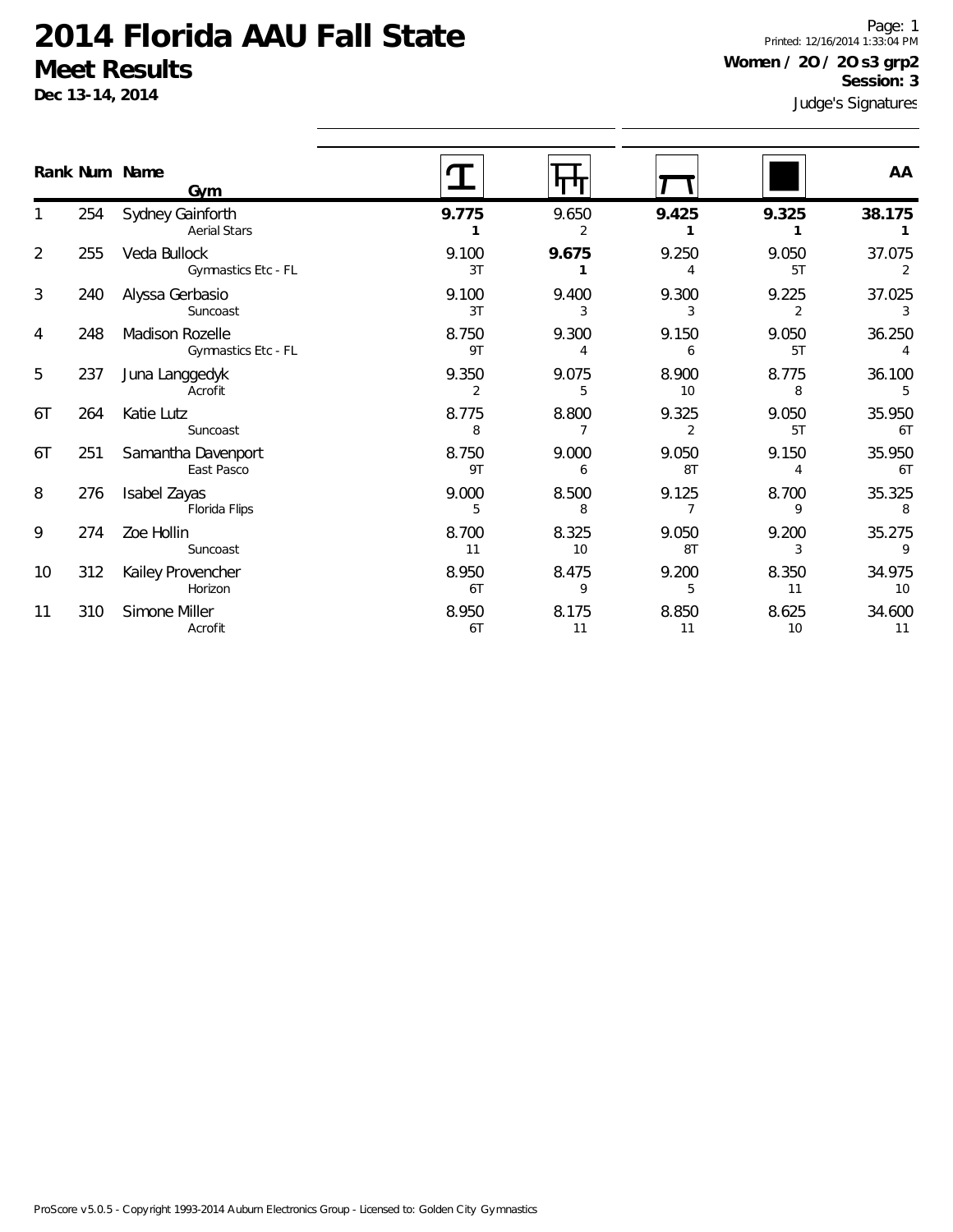**Dec 13-14, 2014**

Judge's Signatures Page: 1 Printed: 12/16/2014 1:33:11 PM **Women / 2O / 2O s3 grp3 Session: 3**

|    | Rank Num Name | Gym                                   |             |             |                         |             | AA           |
|----|---------------|---------------------------------------|-------------|-------------|-------------------------|-------------|--------------|
|    | 249           | Jordyn Burnett<br><b>Aerial Stars</b> | 9.125       | 9.500       | 9.450<br>1 <sub>T</sub> | 9.125       | 37.200       |
| 2  | 250           | Daphne Scott<br>East Pasco            | 8.850       | 9.475       | 9.450<br>1 <sub>T</sub> | 9.375       | 37.150       |
| 3  | 243           | Jaylyn Drennon<br>Horizon             | 9.350       | 9.325<br>3  | 9.150<br>6              | 8.775       | 36.600<br>3  |
| 4  | 272           | Grace Vaughn<br>Suncoast              | 8.725<br>8T | 9.275       | 9.350                   | 9.050       | 36.400       |
| 5  | 270           | Amaya Gilbert<br>Top Flight BobSierra | 9.050<br>3T | 9.000<br>6  | 9.200                   | 8.950       | 36.200       |
| 6  | 280           | <b>Sydney Niles</b><br>Dinamo Brown's | 8.775<br>6  | 9.200<br>5  | 9.100<br>7T             | 8.900       | 35.975<br>6  |
| 7  | 299           | Autumn Huff<br>Florida Flips          | 8.750       | 8.850       | 9.225                   | 8.800<br>6  | 35.625       |
| 8  | 297           | Raelyn Goulding<br>Horizon            | 9.050<br>3T | 8.675<br>8  | 9.050<br>9              | 8.650<br>8  | 35.425       |
| 9  | 307           | Johnna Patrick<br>Helen's Gymnastics  | 8.450<br>10 | 8.425<br>9  | 9.100<br>7T             | 8.400<br>10 | 34.375<br>9  |
| 10 | 269           | Sofia McFadden<br>Acrofit             | 8.725<br>8T | 8.275<br>10 | 8.750<br>10             | 8.600<br>9  | 34.350<br>10 |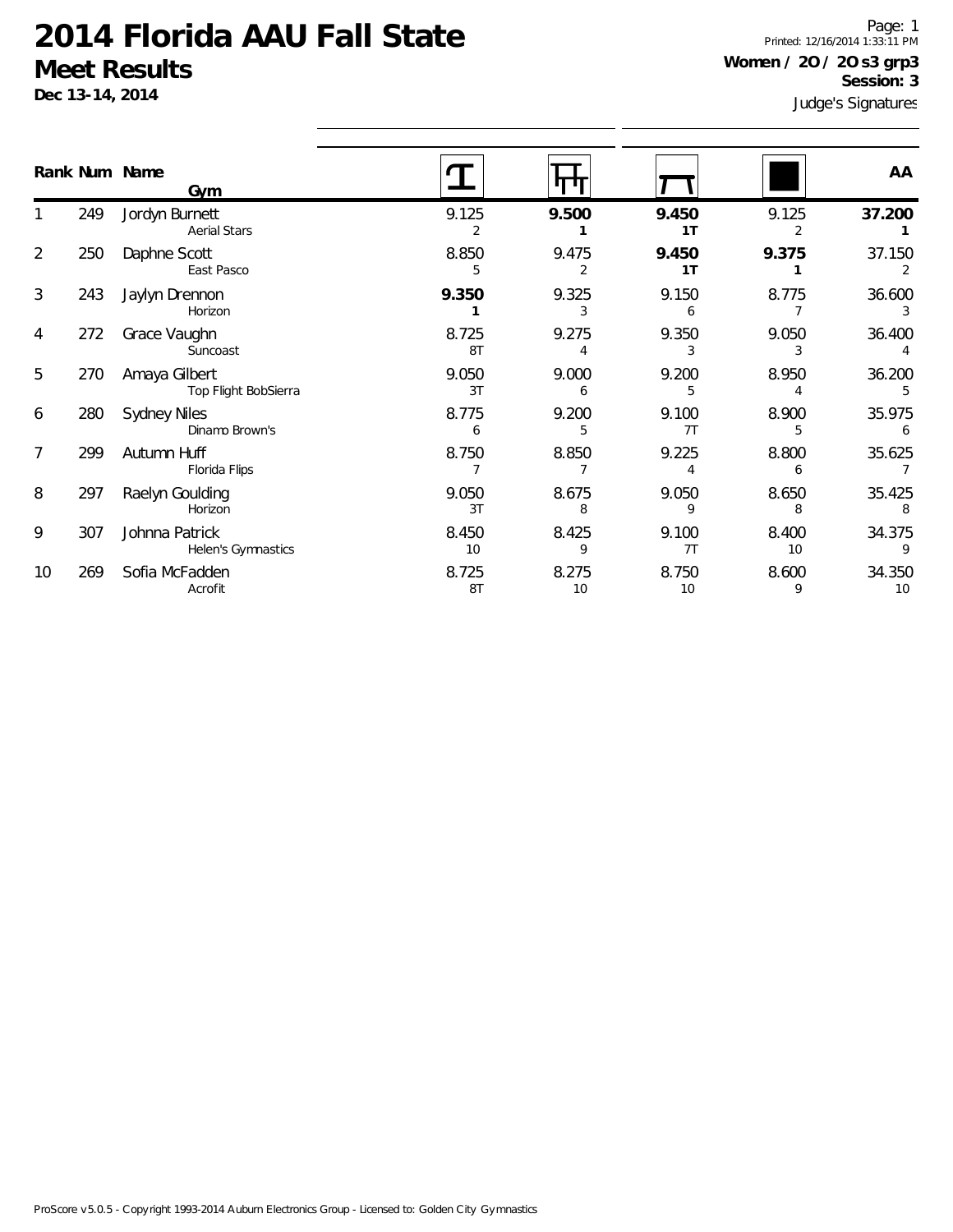**Dec 13-14, 2014**

Judge's Signatures Page: 1 Printed: 12/16/2014 1:33:20 PM **Women / 2O / 2O s3 grp4 Session: 3**

|                |     | Rank Num Name<br>Gym                        |             |             |                         |             | AA           |
|----------------|-----|---------------------------------------------|-------------|-------------|-------------------------|-------------|--------------|
|                | 245 | Amanda Erenberg<br><b>Aerial Stars</b>      | 9.225<br>2  | 9.575       | 9.400<br>2              | 9.350       | 37.550       |
| $\overline{2}$ | 286 | Kiran Morrill<br>Helen's Gymnastics         | 9.350       | 9.225<br>5  | 9.100<br>6              | 9.150<br>2T | 36.825<br>2  |
| 3              | 252 | Angela Galbraith<br>Top Flight BobSierra    | 9.000<br>5T | 9.150<br>6  | 9.500                   | 9.100<br>4  | 36.750<br>3  |
| 4              | 242 | Makena Spina<br>Acrofit                     | 9.000<br>5T | 9.300<br>2  | 8.925                   | 8.950<br>6T | 36.175       |
| 5              | 275 | Cheyenne Lindsey<br><b>TNT Jacksonville</b> | 8.450<br>10 | 8.950       | 9.375<br>3              | 9.150<br>2T | 35.925<br>5  |
| 6              | 301 | Kaalce Merritt<br>East Pasco                | 8.475<br>9  | 9.250<br>4  | 9.200<br>5              | 8.750<br>9  | 35.675<br>6  |
| 7              | 309 | Mackenzie Walsh<br>Suncoast                 | 8.600       | 8.725<br>8T | 9.225<br>$\overline{4}$ | 8.850<br>8  | 35.400       |
| 8              | 261 | Sabrina Maxey<br>Top Flight BobSierra       | 9.150<br>3  | 8.450<br>10 | 8.625<br>9T             | 9.000<br>5  | 35.225<br>8  |
| 9              | 291 | Rachel Weekes<br><b>GTFL Athletics</b>      | 9.100<br>4  | 8.325<br>11 | 8.550<br>11             | 8.950<br>6T | 34.925<br>9  |
| 10             | 308 | Skylar Sebring<br>Suncoast                  | 8.350<br>11 | 8.725<br>8T | 8.900<br>8              | 8.725<br>10 | 34.700<br>10 |
| 11             | 703 | Morgan Bennett<br>Suncoast                  | 8.550<br>8  | 9.275<br>3  | 8.625<br>9T             | 8.025<br>11 | 34.475<br>11 |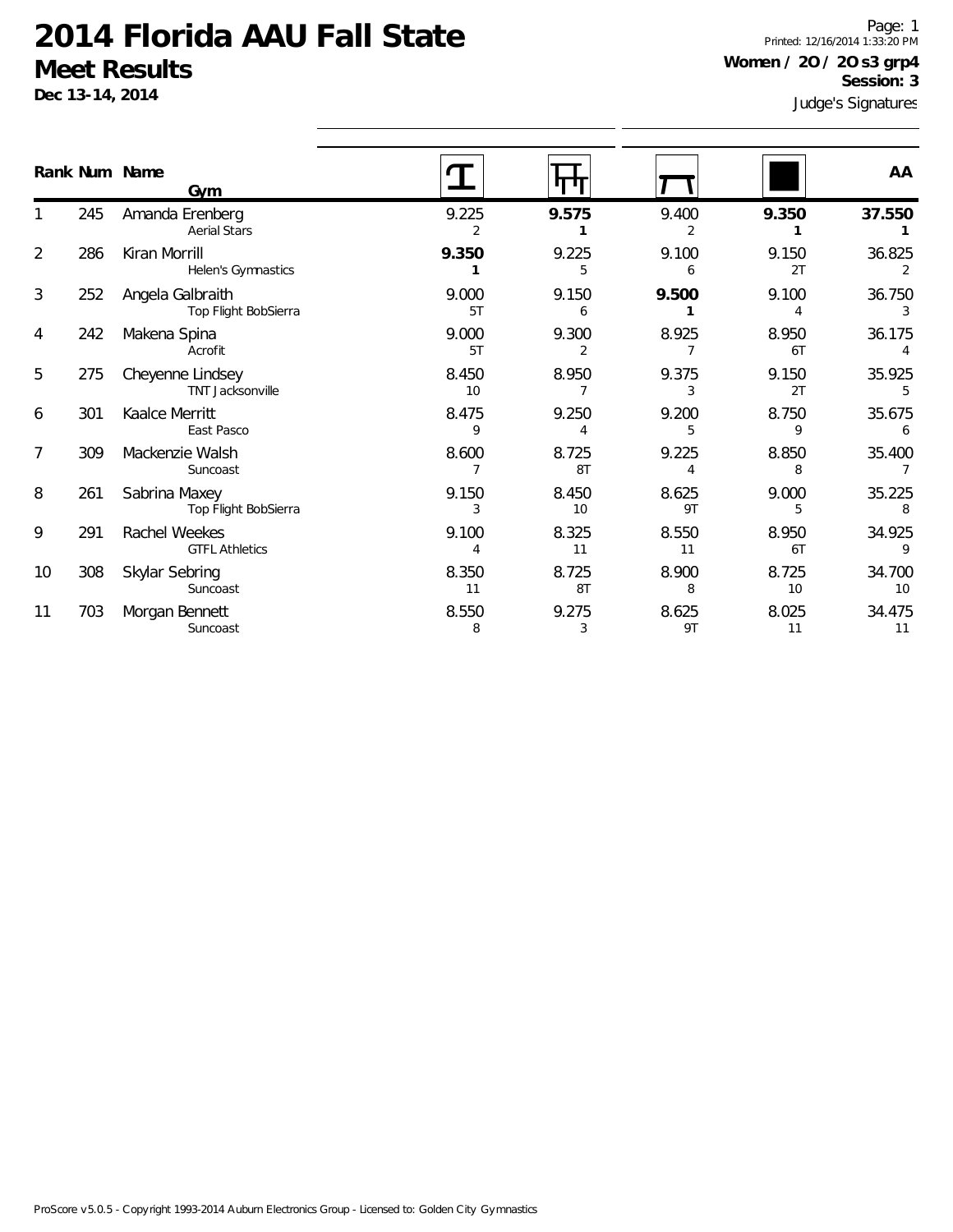**Dec 13-14, 2014**

Judge's Signatures Page: 1 Printed: 12/16/2014 1:32:10 PM **Women / 2E / 2E s3 grp1 Session: 3**

|                |     | Rank Num Name<br>Gym                 |                     |                         |             |             | AA           |
|----------------|-----|--------------------------------------|---------------------|-------------------------|-------------|-------------|--------------|
|                | 194 | Maggie Takamatsu<br>Tampa Gymnastics | 9.575               | 9.675                   | 9.625       | 9.500<br>1T | 38.375       |
| $\overline{2}$ | 198 | Eva Riley<br><b>Aerial Stars</b>     | 9.700               | 9.500<br>3              | 9.400<br>3T | 9.500<br>1T | 38.100<br>2  |
| 3              | 201 | Kennadi Gesacion<br>Tampa Gymnastics | 9.525               | 9.650<br>2              | 9.375<br>6  | 9.150<br>6  | 37.700       |
| 4              | 205 | Madisen Proulx<br>Fit Club           | 9.425<br>4          | 9.275<br>9              | 9.575       | 9.375       | 37.650       |
| 5              | 192 | Abby Purvis<br>Golden City           | 9.300<br>8          | 9.425<br>4T             | 9.400<br>3T | 9.250       | 37.375<br>5  |
| 6              | 224 | Savannah Trimble<br>East Pasco       | 9.400<br>5          | 9.375<br>6              | 9.225       | 9.225<br>5  | 37.225<br>6  |
| 7              | 234 | Addison Barno<br>Tampa Gymnastics    | 9.375<br>6          | 9.250<br>10             | 9.125<br>9  | 9.000<br>9  | 36.750       |
| 8              | 199 | McKenzie Rusch<br>Acrofit            | 9.325               | 9.325<br>8              | 8.925<br>11 | 9.075<br>8  | 36.650<br>8  |
| 9              | 215 | Amelia Rusch<br>Acrofit              | 9.000<br>9          | 9.350                   | 9.150<br>8  | 8.950<br>10 | 36.450<br>9  |
| 10             | 211 | Jennifer Seeright<br>Florida Flips   | 8.850<br>10T        | 9.425<br>4 <sub>T</sub> | 9.050<br>10 | 9.100       | 36.425<br>10 |
| 11             | 235 | Taylor Mumma<br>Suncoast             | 8.850<br><b>10T</b> | 9.200<br>11             | 9.400<br>3T | 8.900<br>11 | 36.350<br>11 |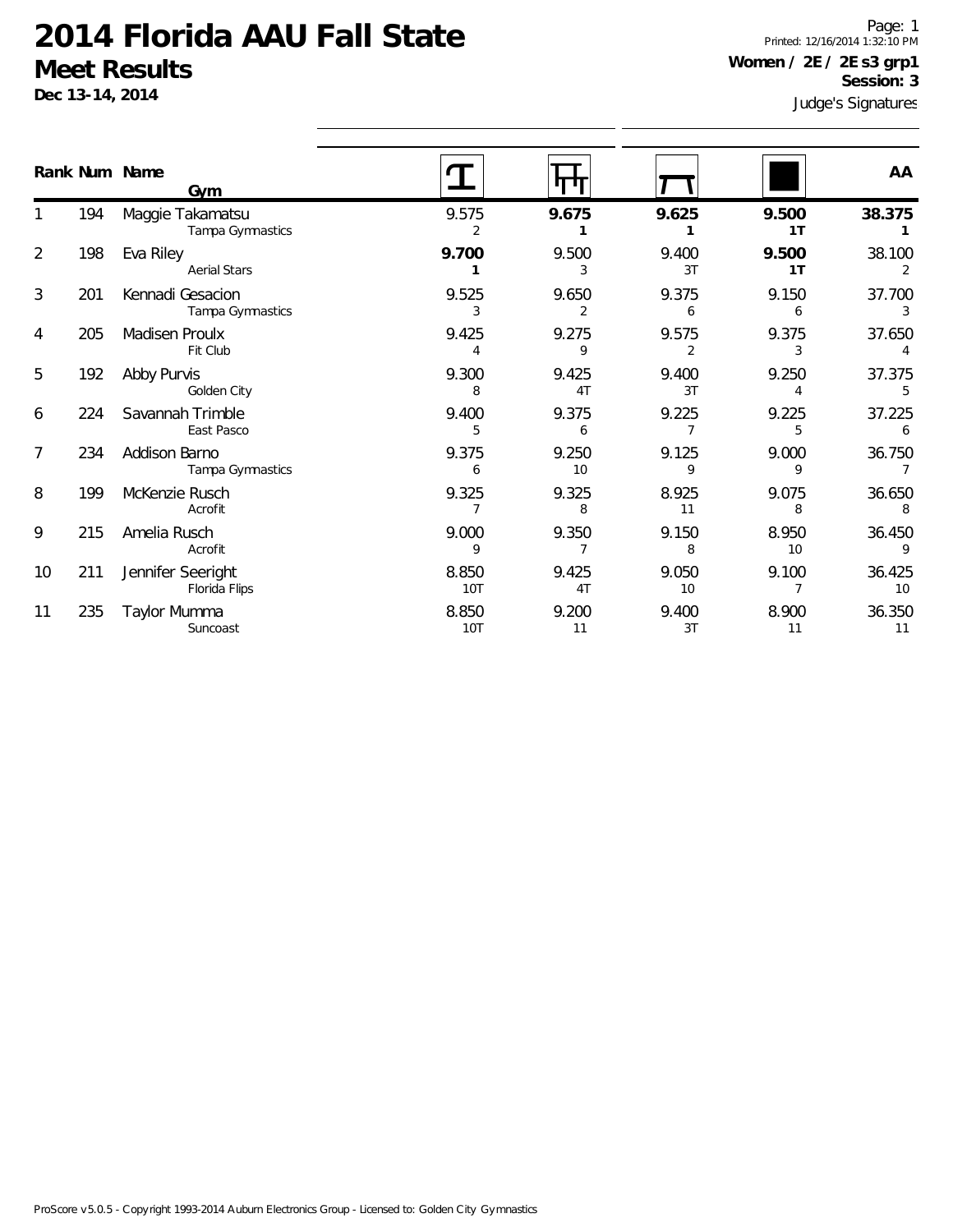**Dec 13-14, 2014**

Judge's Signatures Page: 1 Printed: 12/16/2014 1:32:18 PM **Women / 2E / 2E s3 grp2 Session: 3**

|    |     | Rank Num Name<br>Gym               |             |             |             |             | AA                       |
|----|-----|------------------------------------|-------------|-------------|-------------|-------------|--------------------------|
|    | 196 | Emma Barnes<br>East Pasco          | 9.625       | 9.500<br>5T | 9.300<br>3  | 9.550       | 37.975                   |
| 2  | 216 | Rachel Ward<br>Acrofit             | 9.400<br>2  | 9.650<br>2T | 9.225<br>6T | 9.350<br>2T | 37.625<br>2              |
| 3  | 225 | Gianna Browne<br>Tampa Gymnastics  | 9.100<br>6  | 9.450       | 9.350<br>2  | 9.075<br>5  | 36.975<br>3              |
| 4  | 232 | Adryanna Santos<br>Suncoast        | 9.000       | 9.550       | 9.400       | 9.000<br>6T | 36.950<br>$\overline{4}$ |
| 5  | 195 | Kayla Benjamin<br>Fit Club         | 8.875<br>8  | 9.650<br>2T | 9.275<br>4  | 9.000<br>6T | 36.800<br>5              |
| 6  | 217 | Lindsi Riordan<br>Suncoast         | 8.750<br>9  | 9.500<br>5T | 9.100<br>10 | 9.350<br>2T | 36.700<br>6              |
| 7  | 231 | Ella Hall<br>Fit Club              | 9.225<br>3T | 9.050<br>9  | 9.225<br>6T | 8.750<br>9  | 36.250                   |
| 8  | 229 | Erin Miller<br>Gymnastics Etc - FL | 8.700<br>10 | 9.175<br>8  | 9.075<br>11 | 9.100<br>4  | 36.050<br>8              |
| 9  | 220 | Jada Firle<br>Acrofit              | 8.650<br>11 | 9.700       | 9.175<br>8T | 8.300<br>10 | 35.825<br>9              |
| 10 | 219 | Alexandra Novack<br>Suncoast       | 9.125<br>5  | 8.375<br>11 | 9.250<br>5  | 8.800<br>8  | 35.550<br>10             |
| 11 | 258 | Molly DeLuca<br>Southern Starz     | 9.225<br>3T | 8.875<br>10 | 9.175<br>8T | 8.200<br>11 | 35.475<br>11             |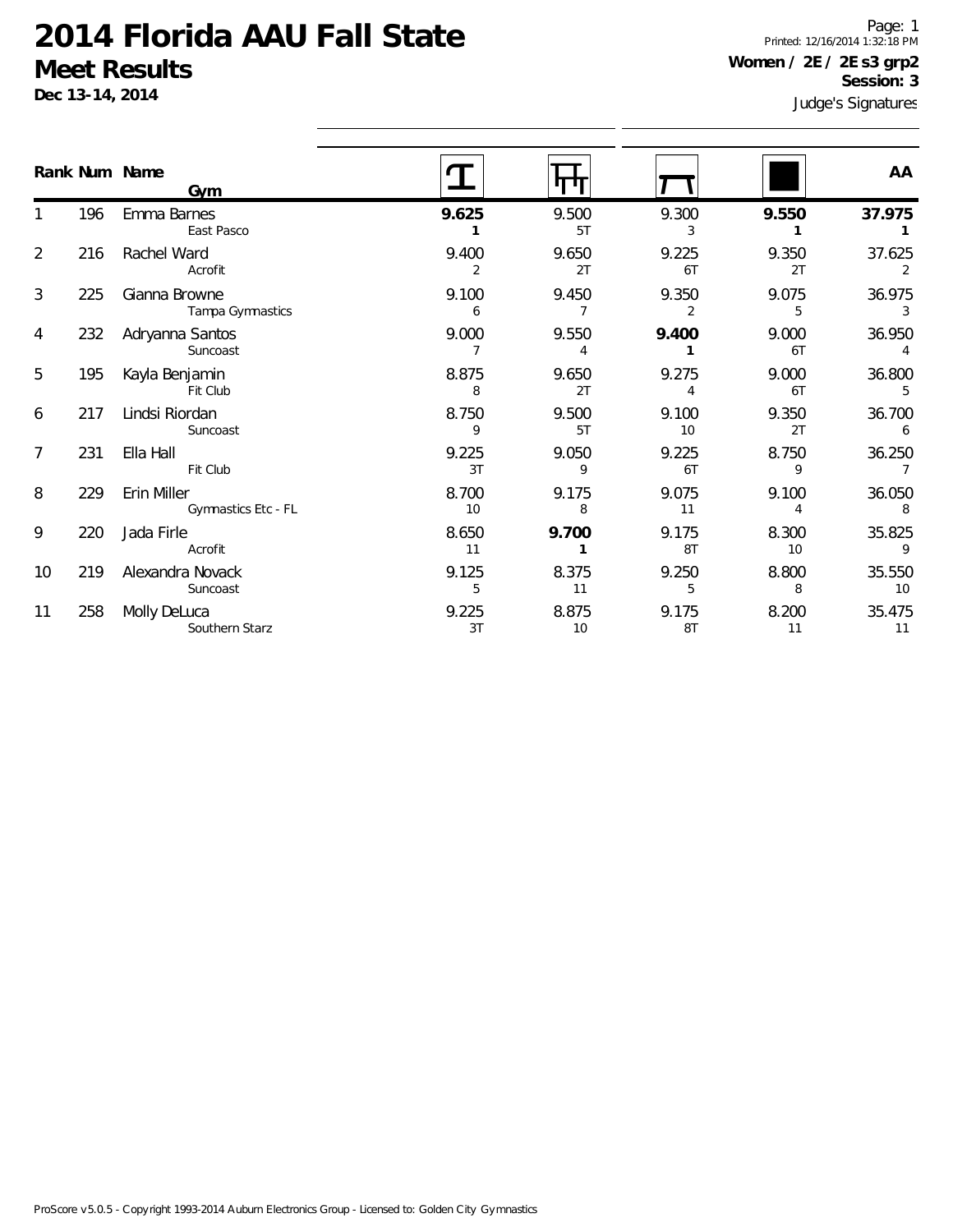**Dec 13-14, 2014**

Judge's Signatures Page: 1 Printed: 12/16/2014 1:32:28 PM **Women / 2E / 2E s3 grp3 Session: 3**

|                |     | Rank Num Name<br>Gym              |             |             |             |             | AA           |
|----------------|-----|-----------------------------------|-------------|-------------|-------------|-------------|--------------|
|                | 202 | Amber Leach<br>East Pasco         | 9.375       | 9.550       | 9.525<br>2  | 9.650       | 38.100       |
| 2              | 193 | Alexis Mangione<br>East Pasco     | 9.200       | 9.675       | 9.475       | 9.625<br>3  | 37.975<br>2  |
| 3              | 197 | Danielle Simmons<br>East Pasco    | 9.000<br>6  | 9.600<br>2T | 9.650       | 9.550       | 37.800       |
| 4              | 206 | <b>Baillie Phipps</b><br>Suncoast | 8.550<br>10 | 9.500       | 9.450       | 9.825       | 37.325       |
| 5              | 218 | Shannon Stevens<br>Suncoast       | 9.100<br>5  | 9.525<br>6  | 9.150<br>11 | 9.325       | 37.100<br>5  |
| 6              | 208 | Grace McIver<br>Fit Club          | 9.275       | 9.125<br>11 | 9.425<br>5  | 9.125<br>8  | 36.950<br>6  |
| $\overline{7}$ | 212 | Emily Fleckenstein<br>Golden City | 8.800<br>9  | 9.575       | 9.300       | 9.050<br>9  | 36.725       |
| 8              | 213 | Chloe Nichols<br>Suncoast         | 8.950       | 9.275       | 9.275<br>8  | 9.200<br>6  | 36.700<br>8  |
| 9              | 233 | <b>Riley Croly</b><br>Fit Club    | 9.350       | 9.150<br>10 | 9.375<br>6  | 8.800<br>10 | 36.675<br>9  |
| 10             | 221 | Reena Gill<br>Suncoast            | 8.925<br>8  | 9.225       | 9.250<br>9  | 9.150       | 36.550<br>10 |
| 11             | 226 | Kendal Dooley<br>Acrofit          | 8.500<br>11 | 9.600<br>2T | 9.225<br>10 | 8.700<br>11 | 36.025<br>11 |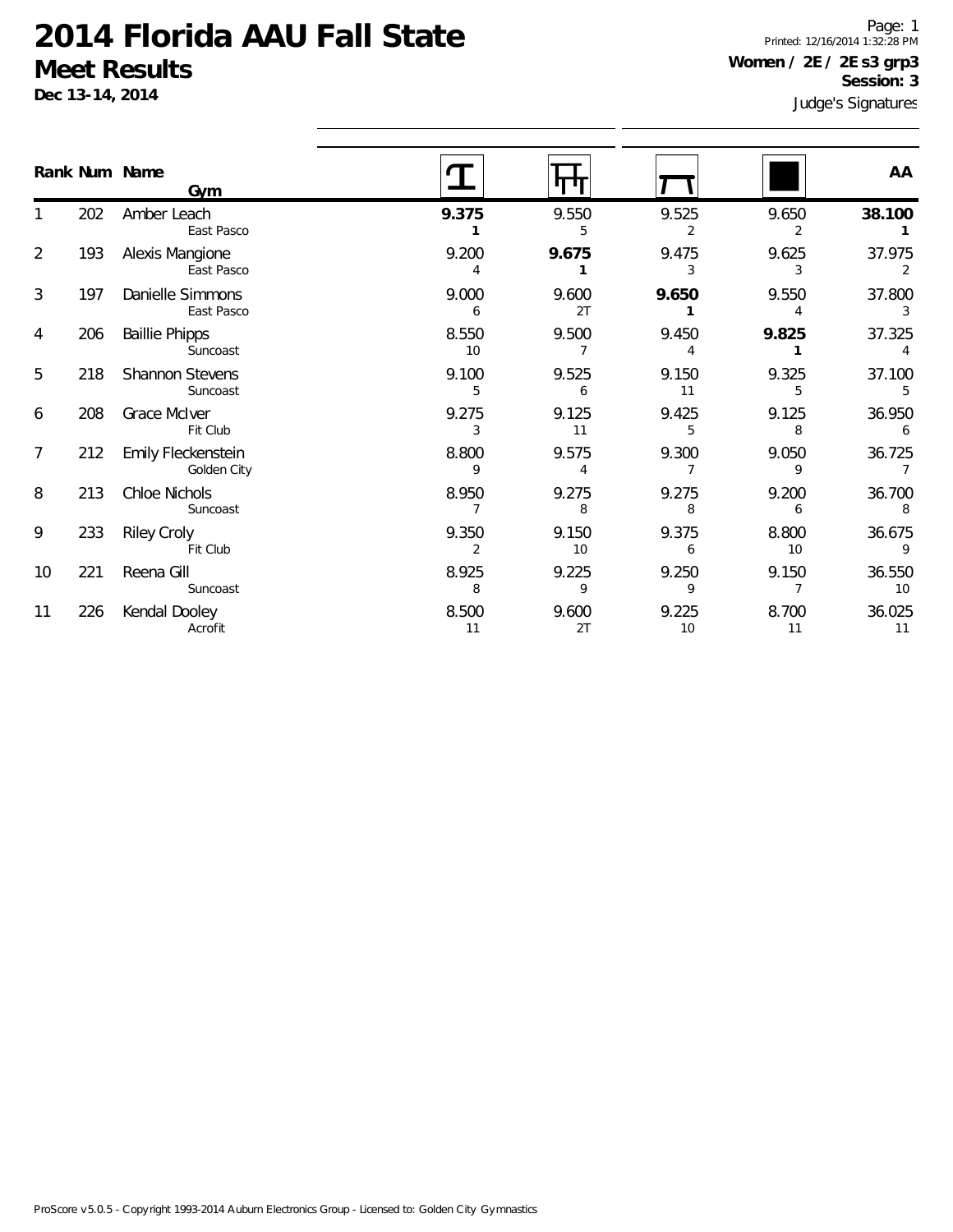**Dec 13-14, 2014**

Judge's Signatures Page: 1 Printed: 12/16/2014 1:32:38 PM **Women / 2E / 2E s3 grp4 Session: 3**

|                |     | Rank Num Name<br>Gym                  |                         |                       |             |             | AA                       |
|----------------|-----|---------------------------------------|-------------------------|-----------------------|-------------|-------------|--------------------------|
|                | 228 | Emmalyn Webb<br>Suncoast              | 9.325<br>7              | 9.700<br>2            | 9.500<br>2T | 9.500<br>2  | 38.025<br>$\mathbf{1}$   |
| $\overline{2}$ | 210 | Alexys Pogue<br><b>Aerial Stars</b>   | 9.400<br>4T             | 9.550<br>3            | 9.500<br>2T | 9.550       | 38.000<br>2              |
| 3              | 200 | Faith Reynolds<br>Fit Club            | 9.750<br>$\mathbf{1}$   | 9.400<br>5T           | 9.475<br>4T | 9.200<br>7T | 37.825<br>3              |
| 4              | 223 | Ana Noto<br>TNT Jacksonville          | 9.350<br>6              | 9.525<br>4            | 9.300<br>10 | 9.325<br>4T | 37.500<br>4              |
| 5              | 227 | Sofia Marotta<br>Top Flight BobSierra | 9.425<br>3              | 9.375<br>8            | 9.375<br>9  | 9.250<br>6  | 37.425<br>5              |
| 6              | 203 | Rashelle Clark<br>Golden City         | 9.150<br>9              | 9.325<br>9            | 9.550<br>1  | 9.325<br>4T | 37.350<br>6              |
| $\overline{7}$ | 209 | Lauryn Herbert<br>Golden City         | 9.400<br>4T             | 9.400<br>5T           | 9.450<br>6T | 9.050<br>10 | 37.300<br>$\overline{7}$ |
| 8              | 230 | Maegan Philyor<br><b>Aerial Stars</b> | 9.050<br>11             | 9.725<br>$\mathbf{1}$ | 8.950<br>11 | 9.450<br>3  | 37.175<br>8              |
| 9              | 214 | Sydney Allbritton<br>Golden City      | 9.300<br>8              | 9.275<br>10           | 9.450<br>6T | 9.075<br>9  | 37.100<br>9              |
| 10             | 207 | Abby Galo<br><b>Aerial Stars</b>      | 9.475<br>$\overline{2}$ | 8.925<br>12           | 9.475<br>4T | 9.200<br>7T | 37.075<br>10             |
| 11             | 204 | <b>Talia Priest</b><br>Horizon        | 9.100<br>10             | 9.400<br>5T           | 9.400<br>8  | 9.000<br>11 | 36.900<br>11             |
| 12             | 222 | Julia Lemmon<br>Acrofit               | 8.375<br>12             | 9.225<br>11           | 8.900<br>12 | 8.925<br>12 | 35.425<br>12             |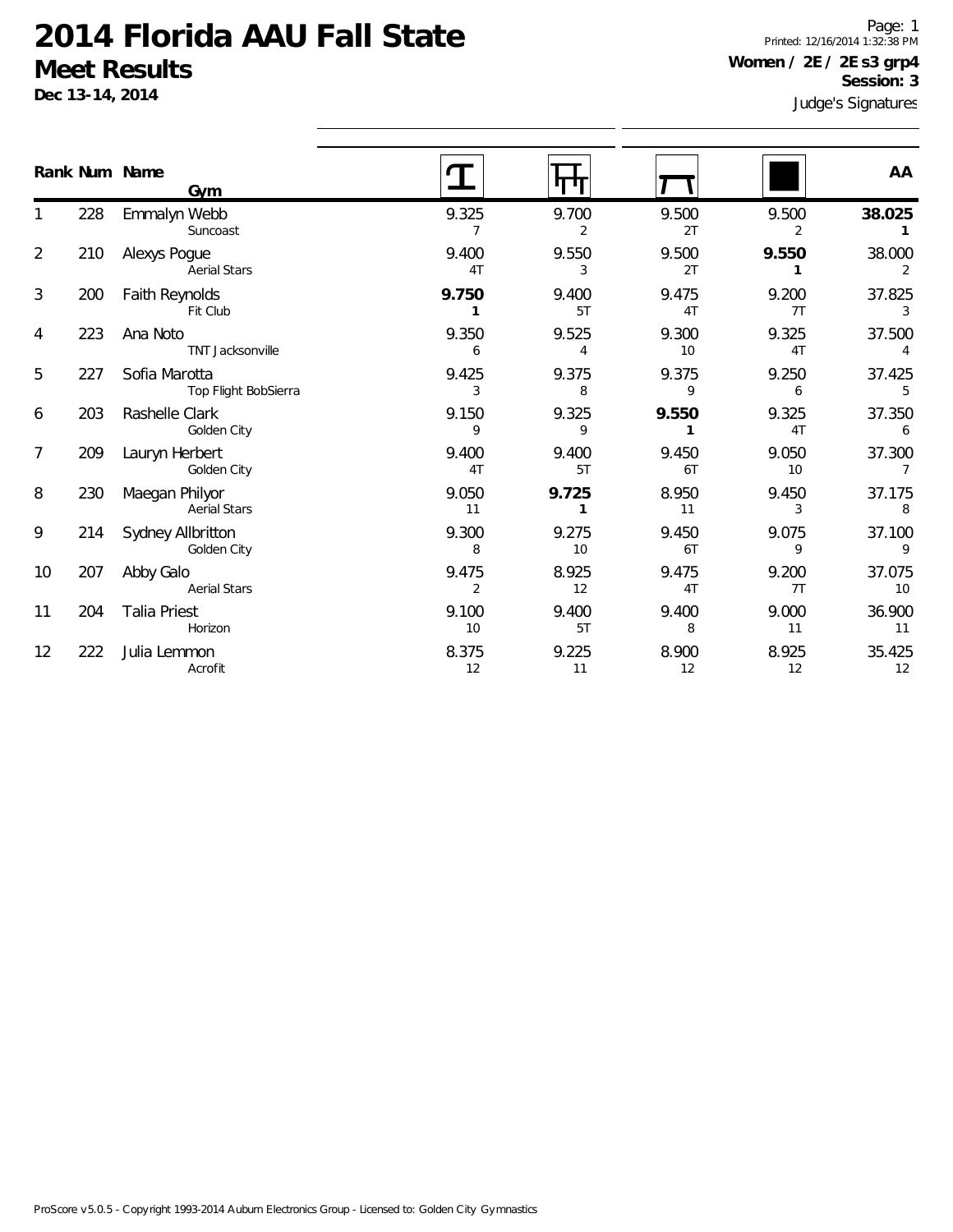**Dec 13-14, 2014**

| Rank           | <b>Gym</b>           | <b>Team</b> | Score   |             |             |             |             |
|----------------|----------------------|-------------|---------|-------------|-------------|-------------|-------------|
| 1              | Top Flight BobSierra | 2SM         | 110.650 | 27.625<br>2 | 27.525<br>2 | 28.075      | 27.425<br>2 |
| $\overline{2}$ | TNT Jacksonville     | 2SM         | 110.550 | 27.350<br>4 | 27.650      | 27.775<br>2 | 27.775      |
| 3              | Naples Progressive   | 2SM         | 109.200 | 27.575<br>3 | 27.375<br>3 | 27.275<br>4 | 26.975<br>3 |
| 4              | Southern Starz       | 2SM         | 108.650 | 27.950      | 26.900<br>4 | 27.300<br>3 | 26.500<br>4 |
| 5              | <b>Gold Medal</b>    | 2SM         | 104.625 | 26.200<br>5 | 26.325<br>5 | 26.125<br>5 | 25.975<br>6 |
| 6              | Citrus Gymnastics    | 2SM         | 101.825 | 25.650<br>6 | 24.350<br>6 | 25.500<br>6 | 26.325<br>5 |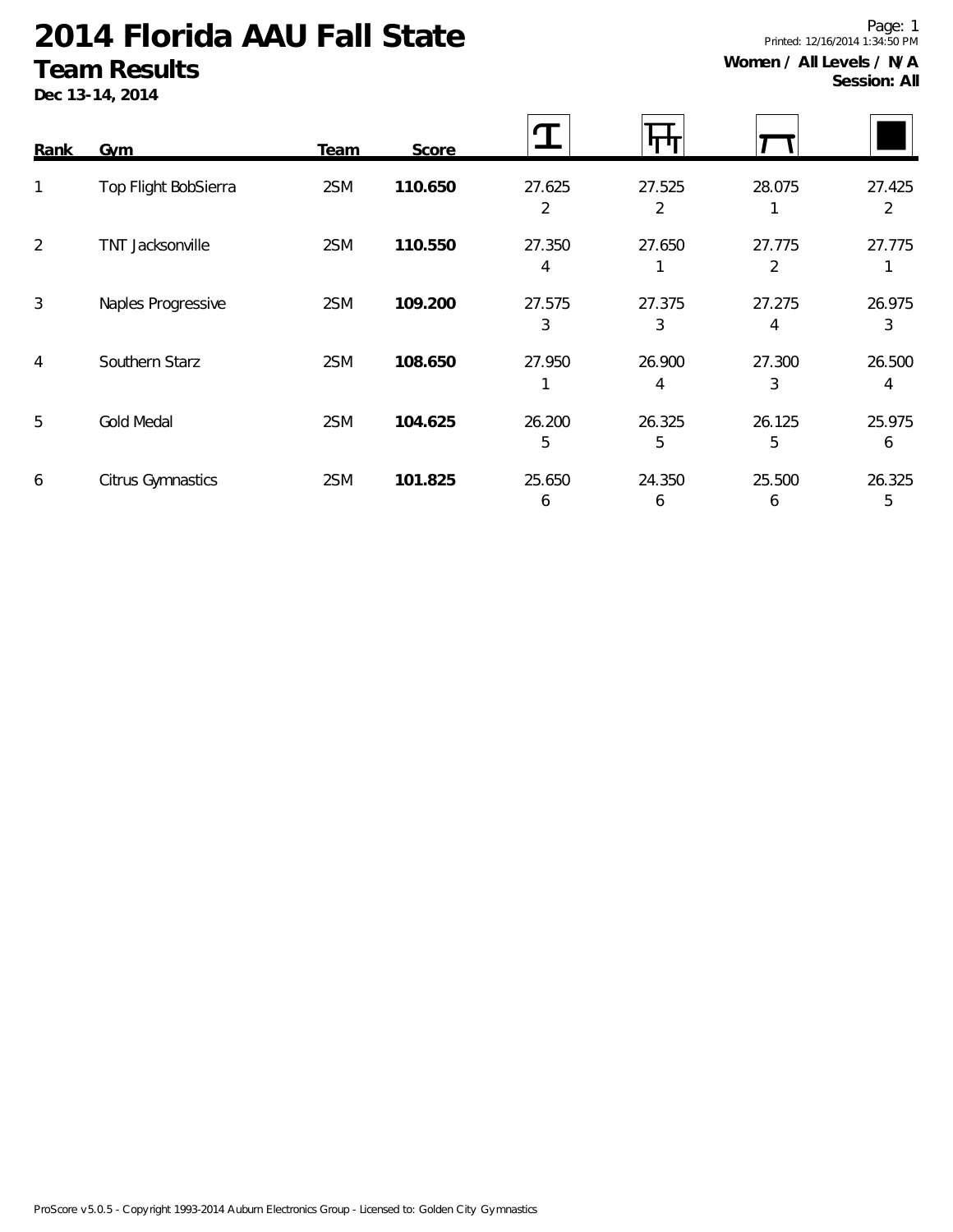**Dec 13-14, 2014**

| <b>SESSIOLI: AIL</b> |
|----------------------|
|                      |
|                      |

| <b>Rank</b>    | <b>Gym</b>            | <b>Team</b> | Score   |             | <b>11 T</b> |             |                          |
|----------------|-----------------------|-------------|---------|-------------|-------------|-------------|--------------------------|
| $\mathbf{1}$   | <b>Aerial Stars</b>   | 2ME         | 114.825 | 28.950      | 28.950      | 28.425<br>4 | 28.500<br>$\overline{2}$ |
| 2              | East Pasco            | 2ME         | 114.700 | 28.400<br>3 | 28.825<br>2 | 28.650      | 28.825                   |
| $\mathfrak{Z}$ | Fit Club              | 2ME         | 113.175 | 28.675<br>2 | 28.325<br>4 | 28.475<br>2 | 27.700<br>4              |
| $\overline{4}$ | Golden City           | 2ME         | 112.700 | 28.000<br>4 | 28.400<br>3 | 28.450<br>3 | 27.850<br>3              |
| 5              | Gymnastics Etc - FL   | 2ME         | 110.700 | 27.850<br>5 | 28.150<br>5 | 27.475<br>5 | 27.225<br>5              |
| 6              | <b>GTFL Athletics</b> | 2ME         | 106.625 | 27.350<br>6 | 27.025<br>6 | 26.250<br>6 | 26.000<br>6              |